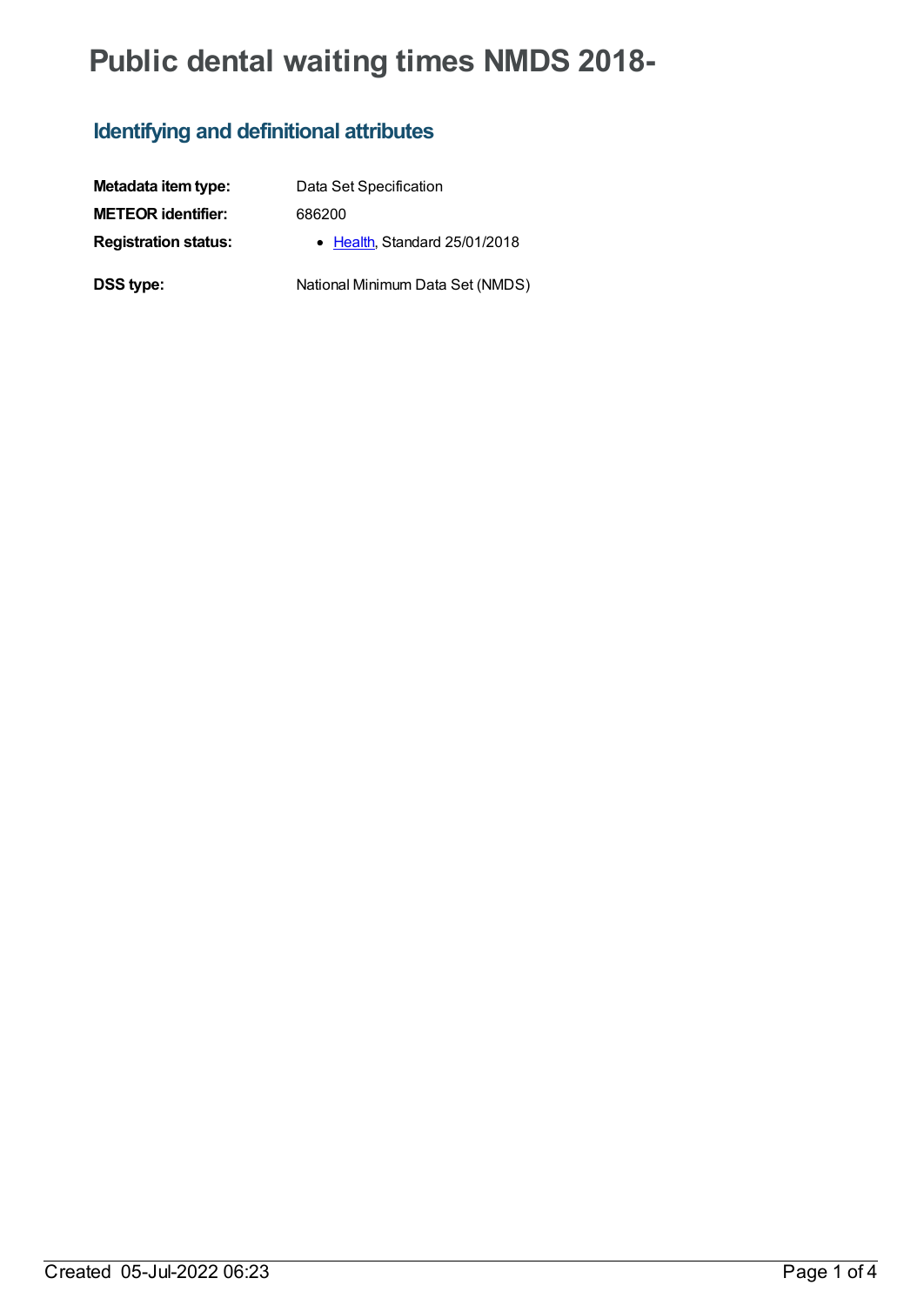**Scope:** The purpose of the Public dental waiting times national minimum data set (PDWT NMDS) is to describe the information that must be collected to calculate the waiting times for two time periods in the treatment pathway for public dental services in Australia:

- the time between the date a person is placed on a waiting list and the date they are offered dental care; and
- the time between the date a person is placed on a waiting list and the date they receive dental care.

In the PDWT NMDS, person includesall persons eligible for their state or territory public dental scheme, who were aged 18 years or over when they were placed on a general or prosthetic public dentistry waiting list for the purpose of receiving treatment.

The PDWT NMDS includes:

- all people specified above with a *listing date for dental care* within the collection period
- all people specified above with a *date of offer of dental care* within the collection period
- all people specified above with a *date of first dental visit* within the collection period.

The PDWT NMDS excludes:

- people who access their local public clinic but pay full price and are not eligible for their state or territory's public dental service
- people who are treated under jurisdictional priority client schemes.

In the PDWT NMDS, treatment means any event consisting of the provision of dental care resulting from a person being placed on a public dental waiting list and funded under a state or territory public dental scheme. Only treatments received after a person is placed on a public dental waiting list should be recorded.

Excluded treatments are:

- treatment paid for in full by the person receiving the treatment
- treatment provided by practitioners funded from outside of the public dental health sector, e.g. treatment provided by general practitioners (GPs)
- treatments which do not result in removal from a waiting list, such as:
	- relief of pain that does not satisfy other dental treatment needs
	- emergency treatment that does not satisfy other dental treatment needs

– where a person is on a general care or denture care waiting list, consultations to determine future care that do not result in the removal from the list

A public dental waiting list episode ends:

- at the *date of offer of dental care*, if this is the last recorded date; or
- at the *date of first dental visit.*

All dental services funded by the state or territory government should be included unless otherwise noted.

#### **Collection and usage attributes**

| Statistical unit:          | A public dental waiting list episode.                                                               |  |
|----------------------------|-----------------------------------------------------------------------------------------------------|--|
| <b>Collection methods:</b> | This is an administrative collection and information is derived from client records.                |  |
|                            | The collection period is the twelve month financial year, i.e. the twelve months<br>ending 30 June. |  |
| Implementation start date: | 01/07/2018                                                                                          |  |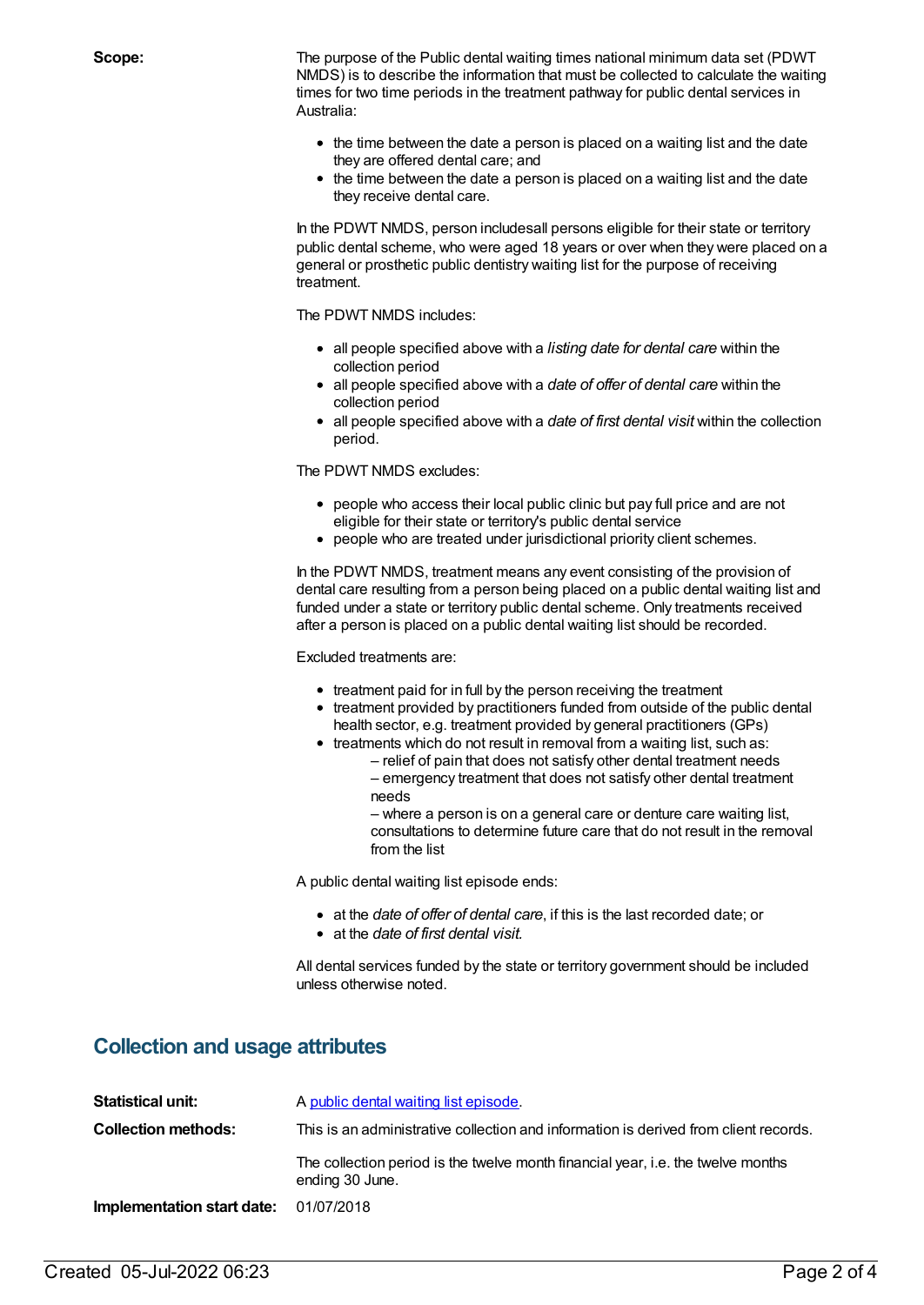#### **Source and reference attributes**

| <b>Submitting organisation:</b> | Australian Institute of Health and Welfare                                                                                                                                                                                                                                             |
|---------------------------------|----------------------------------------------------------------------------------------------------------------------------------------------------------------------------------------------------------------------------------------------------------------------------------------|
| Steward:                        | <b>Australian Institute of Health and Welfare</b>                                                                                                                                                                                                                                      |
| Reference documents:            | Oral Health Monitoring Group 2015. Healthy mouths healthy lives: Australia's<br>national oral health plan 2015-2024. Viewed 5 October 2017,<br>http://www.coaghealthcouncil.gov.au/Portals/0/Australia<br>%27s%20National%20Oral%20Health%20Plan%202015-<br>2024 uploaded%20170216.pdf |

#### **Relational attributes**

| Related metadata | See also Public Dental Waiting Times Database, 2019-20; Data Quality Statement |
|------------------|--------------------------------------------------------------------------------|
| references:      | • AIHW Data Quality Statements, Standard 09/03/2021                            |
|                  | Supersedes Public dental waiting times NMDS 2013-2018                          |
|                  | • Health, Superseded 25/01/2018                                                |
|                  | See also Statistical Area Level 1 of usual residence NBEDS 2018-19             |
|                  | • Health, Superseded 17/10/2018                                                |
|                  | See also Statistical Area Level 1 of usual residence NBEDS 2019-20             |
|                  | • Health, Superseded 18/12/2019                                                |
|                  | See also Statistical Area Level 1 of usual residence NBEDS 2020-21             |
|                  | Health, Superseded 09/02/2021<br>$\bullet$                                     |
|                  | See also Statistical Area Level 1 of usual residence NBEDS 2021-22             |
|                  | • Health, Superseded 20/10/2021                                                |
|                  | See also Statistical Area Level 1 of usual residence NBEDS 2022-23             |
|                  | • Health, Standard 20/10/2021                                                  |

## **Metadata items in this Data Set Specification** Show more detail